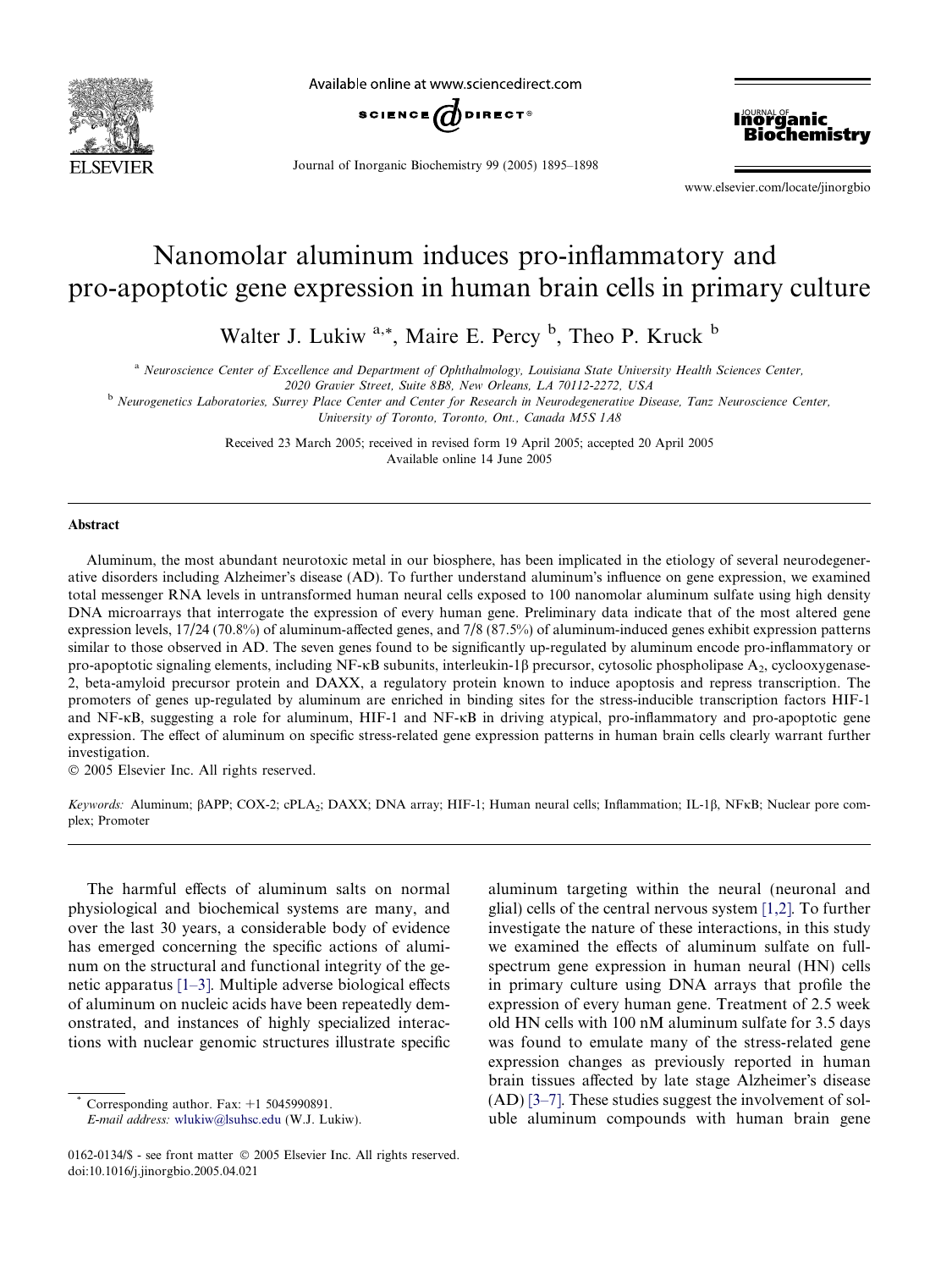expression, and in particular, the molecular processes involved in brain-specific gene transcription.

Previous reports examining the effects of aluminum on run-on gene transcription, based on the incorporation of  $[\alpha^{-32}P]$ -uridine triphosphate into newly synthesized messenger RNA, showed that in isolated human brain cell nuclei, 100 nM ambient aluminum had potent modulatory effects on RNA polymerase II-directed processes [\[1,3\]](#page-3-0). Therefore, in the experiments described here, the effects of 100 nM aluminum on total gene expression patterns were examined in greater detail. Human neural (HN) cells, a primary, untransformed co-culture of neurons and glia (Clonetics CC-2599; Bio-Whittaker/Cambrex Cell Biology, Walkersville MD) were grown for 3 weeks as previously described [\[4,5\]](#page-3-0). At 3 weeks of development this cell culture contains approximately equal populations of differentiated human neurons and glia [\[4\]](#page-3-0). During HN cell growth, cell culture maintenance medium was changed every 3.5 days; during the last 3.5 days of culture, cells were incubated in serum-free medium that contained either  $100 \text{ nM}$  magnesium sulfate (control;  $MgSO<sub>4</sub>$ ) or 100 nM aluminum sulfate (treated;  $Al_2(SO_4)_{3}$ ) from freshly prepared stock solutions [\[3\].](#page-3-0) After three full weeks of culture, four control plates and four treated plates of HN cells were subjected to total RNA and protein isolation using Trizol reagent (Invitrogen, Carlsbad CA), as previously described [\[4,6\].](#page-3-0) Total RNA concentration and spectral purity were determined using RNA Nano Labchip analysis and a 2100 Spectral Bioanalyzer (Caliper Technologies, Mountainview, CA; Agilent Technologies, Palo Alto, CA) [\[5,6\].](#page-3-0) 28S/18S ratios consistently exceeded 1.4 and the  $A_{260}/A_{280}$  of total RNA (based on peak area) was typically  $\geq 1.8$ . Poly A+ messenger RNA was found to range in size from 0.2 to 8 kb [\[7\]](#page-3-0). No significant differences in the spectral purity, molecular size or yield of total RNA between control or treated HN cells were noted. The SuperScript Choice System (Invitrogen) was used for RNA probe synthesis [\[4,6,7\]](#page-3-0). Briefly, eight Test3 DNA arrays (900341; Affymetrix) and eight human genome U133 plus 2.0 analytical Genechips (900466; Affymetrix; containing 33,000 gene targets) were used in total genome expression analysis. DNA arrays were scanned, pixel intensities and gene expression signals were quantified, and features were extracted using Microarray Suite ver 5.0, (Affymetrix) and Genespring ver 7.2 algorithms (Silicon Genetics, Redwood City, CA) [\[5–7\]](#page-3-0). Statistical significance of treated gene expression levels over controls was analyzed using a two-way factorial analysis of variance (p, ANOVA; Statistical Analysis System; SAS Institute, Cary, NC). Gene promoter maps identifying potential DNA binding sites in specific pro-inflammatory and pro-apoptotic gene promoters were created and displayed using DNASIS MAX algorithms (Mirai-Bio Inc, Hitachi Genetic Systems, Alameda, CA).

Data analysis for gene expression in HN cells in the presence of aluminum is compared in [Table 1](#page-2-0) against 24 of the most significant gene expression levels found to be altered by a factor of  $\geq 3$ -fold (p < 0.05) in AD brain [\[5–7\].](#page-3-0) The results indicate that in AD, of the 24 gene expression levels found to be altered by a factor of  $\geq 3$ -fold (p < 0.05), 16 of 24 (66.7%) were found to be down-regulated. Of this group, 11/16 (68.8%) were also found to be down-regulated, at the level of gene expression, in aluminum sulfate-treated HN cells when compared to controls. Interestingly, of the up-regulated genes in AD, 7/8 (87.5%) exhibit similar expression patterns to those observed in aluminum-treated HN cells. Because gene expression patterns are a reflection of the physiological status of the cell, these data suggest that pathological processes directed by these atypical gene expression profiles, such as inflammation and apoptosis, are common to both AD and aluminum-treated HN cells. To further investigate the possibility of coordinate up-regulation of these pro-inflammatory and pro-apoptotic genes, the immediate promoters of 5/7 up-regulated genes were screened, analyzed and mapped for TF-DNA binding sites and the analysis is shown in [Fig. 1.](#page-2-0) Gene promoters were analyzed using DNASIS DNA Sequence analysis software capable of recognizing  $\sim$ 360 consensus and relaxed TF-DNA recognition motifs. Preliminary analysis shows that these up-regulated genes contain multiple binding sites for the relatively rare, oxidative-stress sensitive TFs HIF-1 (5'-RCGTG-3') [\[8,9\]](#page-3-0) and NF- $\kappa$ B (5'-GGGACTTT-3') [\[8,10\]](#page-3-0) in their immediate promoters (core recognition sequences italicized). The correlation of an occurrence of an HIF-1 or  $NF-\kappa B-DNA$  binding site in each pro-inflammatory or pro-apoptotic gene promoter with the abundance of that specific RNA signal intensity was found to be highly significant ( $r^2 = 0.88$ ;  $p < 0.05$ ).

The vast majority of all cases of AD are sporadic and of unknown origin, and environmental toxins injurious to normal brain function have been strongly implicated [\[1–3,12–14\].](#page-3-0) Notably, expression of the familial Alzheimer genes encoding presenilin-1, presenilin-2 and the apolipoprotein E4 isoform were found not to be overtly affected by aluminum in these experiments. The major risk factor for the development of AD is aging, suggesting an accumulation of biological insults over decades of life. Specific compartments of the brain appear to accumulate aluminum from the environment as a function of aging [\[1–3\].](#page-3-0) This is the first study describing the effects of aluminum sulfate, at 100 nM concentrations, on total gene expression patterns in untransformed human brain cells in primary culture using DNA arrays. The molecular biology, transport and in vivo speciation of aluminum in genetic systems is not well understood, however, as little as 50 nM ambient aluminum has been shown to dramatically perturb RNA polymerase II-direct gene transcription in isolated mammalian brain cell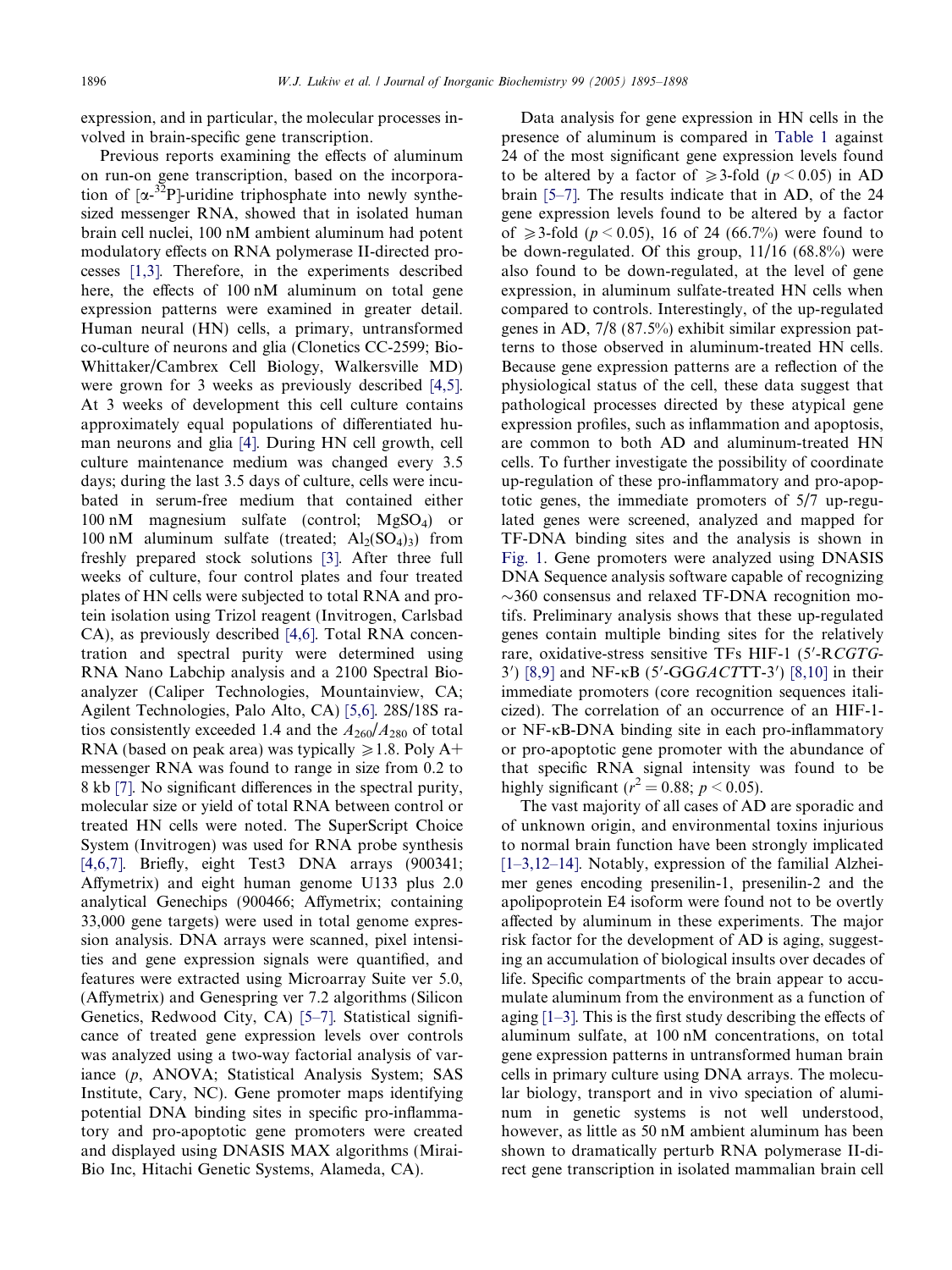<span id="page-2-0"></span>Table 1 Trends in gene expression in AD compared to aluminum-treated HN cells

| Signal           | Genbank          |                                                             | <b>Alzheimer</b> |    | AI- |           |
|------------------|------------------|-------------------------------------------------------------|------------------|----|-----|-----------|
| <b>Intensity</b> | <b>Accession</b> | <b>Protein/Gene Description</b>                             | TF               | SN | ΡI  | <b>HN</b> |
| -65391           | X06389           | synaptophysin (SYNp)                                        |                  |    |     |           |
| $-53732$         | NM006086         | class III B-tubulin (CIIIBT)                                |                  |    |     |           |
| $-48172$         | AF040991         | ROBO2; axon guidance receptor                               |                  |    |     |           |
| $-42348$         | NM006473         | PCAF-associated factor 65ß                                  |                  |    |     |           |
| $-38115$         | U45448           | P2X purinoceptor 3; ATP receptor P2X3                       |                  |    |     |           |
| $-34550$         | X78710           | metal-requiatory TF (MRTF-1)                                |                  |    |     |           |
| $-32732$         | U41766           | metalloprotease / disintegrin (MDC9)                        |                  |    |     |           |
| $-32268$         | XM046146         | choline O-acetyltransferase (CHAT)                          |                  |    |     |           |
| $-28440$         | M58378           | synapsin; synaptic vesicle phosphoprotein                   |                  |    |     |           |
| $-25508$         | NM024342         | glucocorticoid receptor represor factor-1                   |                  |    |     |           |
| $-24320$         | M22637           | LYL-1 (lineage/differentiation protein)                     |                  |    |     |           |
| $-22992$         | X05608           | neurofilament light chain (NFL) protein                     |                  |    |     |           |
| $-21750$         | M77810           | endotelial transcription factor; GATA2                      |                  |    |     |           |
| $-21424$         | X60201           | brain- derived neurotrophic factor (BDNF)                   |                  |    |     |           |
| $-20670$         | M95809           | basic transcription factor 62 (BTF2)                        |                  |    |     |           |
| $-20492$         | AF059274         | neuroglycan C precursor protein                             |                  |    |     |           |
| $+15455$         | M58603           | NF-kB p100 subunit, pro-inflammatory                        |                  |    |     |           |
| $+22008$         | NM003998         | NF-kB p52 subunit, pro-inflammatory                         |                  |    |     |           |
| $+28851$         | NM000576         | interleukin-1beta (IL-18) precursor; catabolin              |                  |    |     |           |
| $+36745$         | NM001814         | dipeptidyl-peptidase I precursor; cathepsin C               |                  |    |     |           |
| $+40336$         | U04636           | cyclooxygenase-2 (COX-2)                                    |                  |    |     |           |
| $+41256$         | X12751           | beta amyloid A4 protein precursor (BAPP)                    |                  |    |     |           |
| $+48296$         | D38178           | cytosolic phospholipase A <sub>2</sub> (cPLA <sub>2</sub> ) |                  |    |     |           |
| +61668           | AF015956         | DAXX (pro-apoptotic, death-associated protein)              |                  |    |     |           |

Values under 'signal intensity' indicate magnitude of change; "-" values indicate gene down-regulation and "+" values indicate gene up-regulation in Alzheimer's disease (AD) brain with a  $p \le 0.05$  [3-7]. Signal intensities are arranged from the most down-regulated to the most up-regulated genes found in AD brain [\[4–7\].](#page-3-0) 'Genbank accession' numbers are for human-specific sequences, and complete descriptive data for these proteins/genes can be accessed at the [www.ncbi.nlm.nih.gov](http://www.ncbi.nlm.nih.gov) website. 'Protein/gene description' column indicates specific transcripts affected. These genes generate RNA messages encoding transcription factors (TF), synaptic signaling/cytoskeletal/neurotrophic (SN) elements and proteins involved in pro-inflammatory/pro-apoptotic (PI) signaling. Shaded boxes beneath column marked 'Alzheimer' indicate category of each gene transcript in AD (some have multiple functions), and beneath 'Al-HN' indicate preliminary data on similar gene expression patterns observed in aluminum-treated HN cells.



Fig. 1. Human gene promoter map analysis for five of seven genes up-regulated in AD and in aluminum-treated HN cells for which DNA sequence data is available. The immediate promoters of these genes (-1200 to +100 bp region) contain multiple DNA binding sites for the relatively rare stress-responsive transcription factor HIF-1 (H) and NF- $\kappa$ B (N) [\[7–10\].](#page-3-0) The correlation of the occurrence of H or N sites in these gene promoters with abundance of their respective RNA signal intensities (Table 1) reaches an  $r^2 = 0.88$  ( $p < 0.05$ ). The transcription start site is at  $+1$  (arrow). Each of these genes also contains TATA-type transcription start sequences [\[4,7\]](#page-3-0). Genbank Accession numbers shown at right are for human-specific gene promoter sequences.

nuclei [\[1–3\]](#page-3-0). Metal-mediated oxidative stress, such as that induced by aluminium, may have additional effects on messenger RNA abundance and speciation including the generation of aberrantly spliced RNA isoforms [\[14\].](#page-3-0) Other aluminum salts, such as aluminum chloride, have shown similar effects on gene expression patterns in